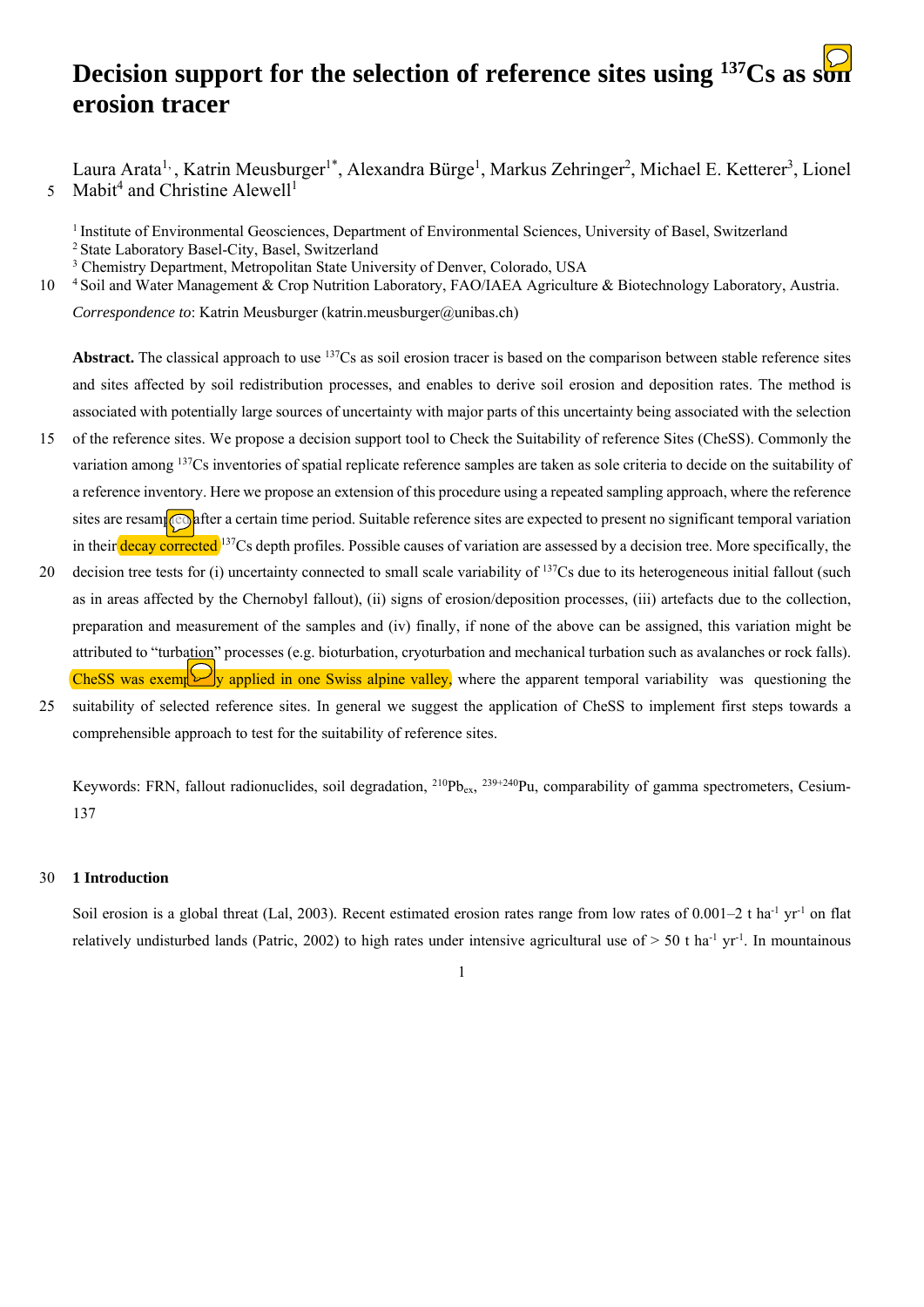regions, rates ranging from 1–30 t ha<sup>-1</sup> yr<sup>-1</sup> have been reported (e.g. Descroix et al. 2003, Frankenberg et al. 1995, Konz et al., 2012) where they often exceed the natural process of soil formation (Alewell et al., 2015). The use of the artificial radionuclide

- <sup>137</sup>Cs as soil erosion tracer has been increasing during the last decades, and the method has been applied all over the world with success (e.g. Mabit et al., 2013; Zapata, 2002). The use of <sup>137</sup>Cs as  $\circ$  erosion tracer allows an integrated temporal estimate of the total net soil redistribution rate per year since the time of the main fallout, including all erosion processes by water, wind and snow ring summer and winter seasons (Meusburger et al., 2014).
- $137Cs$  was released in the atmosphere during nuclear bomb tests and as a consequence of nuclear power plant (NPP) accidents 40 such as Chernobyl in April 1986. It reached the land surface by dry and wet fallouts and once deposited on the ground, it is strongly bound to fine particles at the soil surface. Due to its low vertical migration rates, it moves predominantly in association with fine soil particles through physical processes, and provides an effective track of soil and sediment redistribution processes (Mabit et al, 2008). The traditional approach in using the 137Cs method is based on the comparison between the inventory (total radionuclide activity per unit area) at a given sampling site and that of a so-called reference site, located in a flat and
- 45 undisturbed/stable area. The method indicates the occurrence of erosion processes at sites with lower  $137Cs$  inventory as compared to the reference site, and sediment deposition processes at sites with a greater 137Cs inventory (Figure 1, A). Specific mathematical conversion models allow then to derive from the latter comparison quantitative estimates of soil erosion and deposition rates (IAEA, 2014).



50 **Figure 1: Concept of the fallout radionuclide (FRN) traditional method, in which the FRN content of a reference site located in a flat and undisturbed area (R) is compared to the FRN content of disturbed sites (E and D). If the FRN at the site under investigation**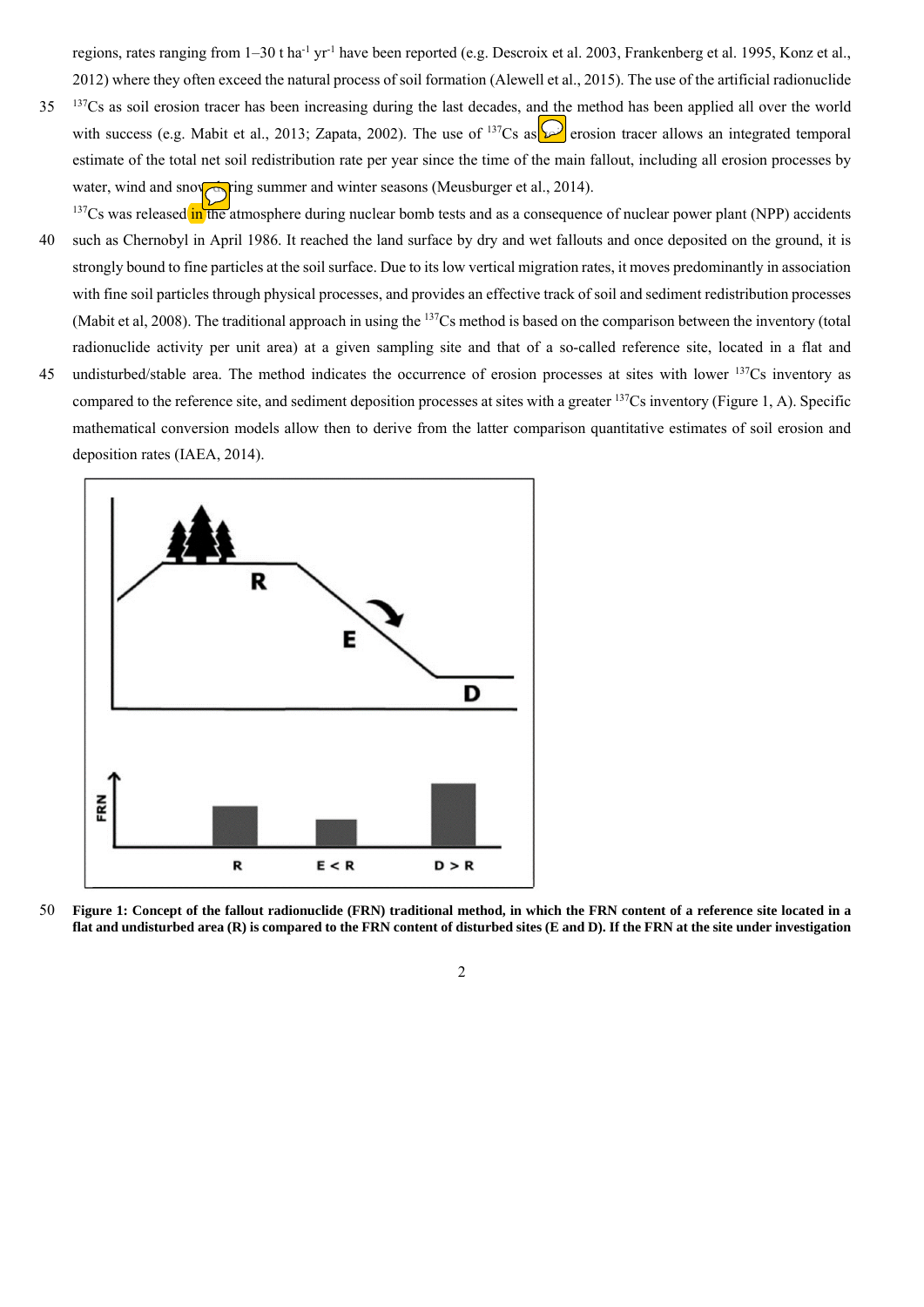### **is lower than at the reference site, the site has experienced erosion processes (E), while if the FRN content is greater than at the reference site, the site has experienced deposition processes (D).**

The efficacy of the method relies on an accurate selection of representative reference sites (Mabit et al., 2008; Owens and

- 55 Walling, 1996, Sutherland, 1996). The measured total <sup>137</sup>Cs inventory at the reference sites represents the baseline fallout (i.e. reference inventory), a fundamental parameter for the qualitative and quantitative assessment of soil redistribution rates (Loughran et al., 2002). It is used for the comparison with the total  $^{137}Cs$  inventories of the sampling sites, and  $\triangleright$  fore determines if and how strongly a site is eroding or accumulating sediments. Moreover, the depth profile of the 137Cs distribution in the soil at the reference site plays a very important role, as the shape of this profile is used in the conversion models to
- 60 convert changes in <sup>137</sup>Cs inventory changes to  $\mathcal{Q}_{\text{antitative estimates of soil erosion rates (Walling et al., 2002)}$ . Recent studies demonstrated the sensitivity of conversion models to uncertainties or even biases in the reference inventory (e.g. Arata et al., 2016; Iurian et al., 2014; Kirchner, 2013).

A close proximity of a reference site to the area under investigation is required to meet the assumption that both experienced similar initial fallout. The latter is particularly important if the study area was strongly affected by Chernobyl fallout, which

- 65 is, besides global fallout from nuclear weapons testing, the major input of  $137Cs$  in many regions of Europe. Because of different geographical situations and meteorological conditions at the time of passage of the radioactive cloud, the contamination associated with Chernobyl fallout was very **inhomogeneous** (Chawla et al., 2010, Alewell et al., 2014). Therefore, in some areas a significant small scale variability of 137Cs distribution may be expected and, as already pointed out by Lettner et al. (1999) and Owens and Walling (1996), might impede the comparison between reference and sampling sites. To consider
- 70 adequately the spatial variability of the FRN fallout, multiple reference sites should be selected and the variability within the sites properly tackled (Kirchner, 2013, Mabit et al., 2013, Pennock and Appleby, 2002). In addition, the reference site should not have experienced any soil erosion or deposition processes since the main 137Cs fallout (which generally requires that it was under continuous vegetation cover such as perennial grass). Different forms of turbation, including animal-, anthropogenicand cryoturbation or snow processes may also affect the <sup>137</sup>Cs soil depth distribution at the reference site. Finally, the collection
- 75 of the samples, the preparation process and the gamma analysis might introduce a certain level of uncertainty, which should be carefully considered. For instance, Lettner et al. (1999) estimated that the preparation and measuring processes contribute 12.2% to the overall variability of the reference inventory. Guidance in form of independent indicators (e.g. stable isotopes as suggested by Meusburger et al., 2013) for the suitability of reference sites might help to assist with the selection of **P**ence sites.
- 80 All in all the suitability or unsuitability of references site is crucial, maybe even the most crucial step, in all FRN based erosion assessments. The general suitability of 137Cs based erosion assessment has been recently discussed very controversially (Parsons and Forster 2011, 2013; Mabit et al., 2013). We would like to propose that the FRN community needs to agree on general complises and sampling strategies to test the suitability of reference sites in order to improve the method as well as establish trust in this useful erosion assessment method. Up  $\bigcup_{w} w$ , the variability among spatial replicate samples at reference
- 85 sites a  $\mathbb{R}$  mmonly the sole criteria to decide on the suitability of a reference value. We propose an extended method to Check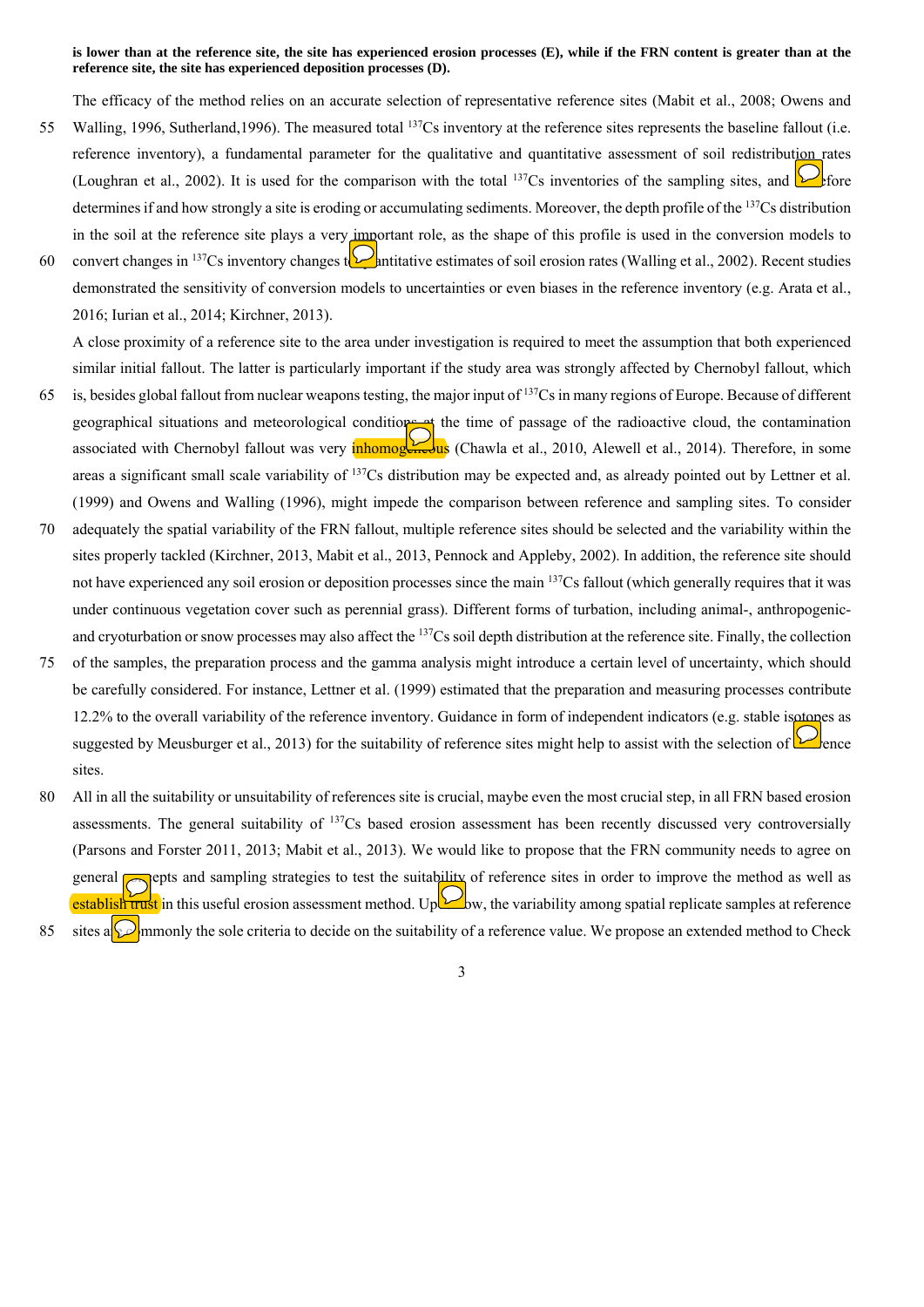the Suitability of reference Sites (CheSS) using a repeated sampling strategy and as such an assessment of the temporal variability of reference sites. The suitability of reference sites for an accurate application of 137Cs as soil erosion tracer is tested at Urseren Valley (Canton Uri, Swiss Central Alps).

# **2 CheSS (Check the Suitability of reference Sites): a concept to assess the suitability of reference sites for application of** 90 **137Cs as soil erosion tracer**

#### **2.1 Repeated sampling strategy and calculation of inventories**

The time period for the repeated sampling of reference sites needed for the application of <sup>137</sup>Cs as soil erosion tracer will be site  $\Box$  case specific and depends on the initial small scale spatial variability and the depth distribution of the reference inventory. The time span should be of sufficient length to cause an inventory change that it larger than the uncertainty related 95 to the inventory assessment e.g. lar $\gg$  5%. In our study site being effected by anthropogenic disturbance and snow erosion of several mm per winter already 2 years can be considered sufficient (Meusburger et al., 2014). Several spatial repetitions following the suggestion of Sutherland et al. (1996) are necessary and should be analysed separately to investigate the small scale variability of <sup>137</sup>Cs in the area. As we detected measurement differences between different detectors (see  $\mathbb{Z}_{w}$ ), all samples should ideally be measured for  $137Cs$  activity using the same analytical facilities. Finally,  $137Cs$  activity needs to be 100 decay corrected to the same date (either the period of the first sampling campaign or the second one), considering the half-life of 137Cs (30.17 years).

The decay corrected 137Cs activities (*act*, Bq kg-1), of each soil layer of the depth profile are converted into inventories (*inv,*  Bq  $m<sup>2</sup>$ ) with the following equation:

$$
Inv = act \times xm
$$
 (1)

105 where *xm* is the measured mass depth of fine soil material (<2 mm fraction) (kg m<sup>-2</sup>) of the respective soil sample. The depth profile of each reference site is then displayed as inventory (Bq m<sup>-2</sup>) against the depth of each layer (cm). The repeatedsampling inventory change (*Inv<sub>change</sub>*) can then be defined as:

$$
Inv_{change} = \frac{Inv_{to} - Inv_{t1}}{Inv_{to}} \times 100
$$
 (2)

where  $t_0$  and  $t_1$  are the dates of the first and the second sampling campaigns respectively,  $Inv_{tt}$  is the <sup>137</sup>Cs inventory (Bq m<sup>-2</sup>) 110 at  $t_1$ , and  $Inv_{10}$  is the <sup>137</sup>Cs inventory at *t0*. Positive values of  $Inv_{change}$  indicate erosion, whereas negative values stand for deposition.

# **2.2 A decision tree to assess the suitability of reference sites**

We evaluated the suitability of the reference sites by analyzing in addition to the spatial variability the temporal variation of the  $^{137}Cs$  inventory. Given the assumption that no additional deposition of  $^{137}Cs$  occurred at the sites during the investigated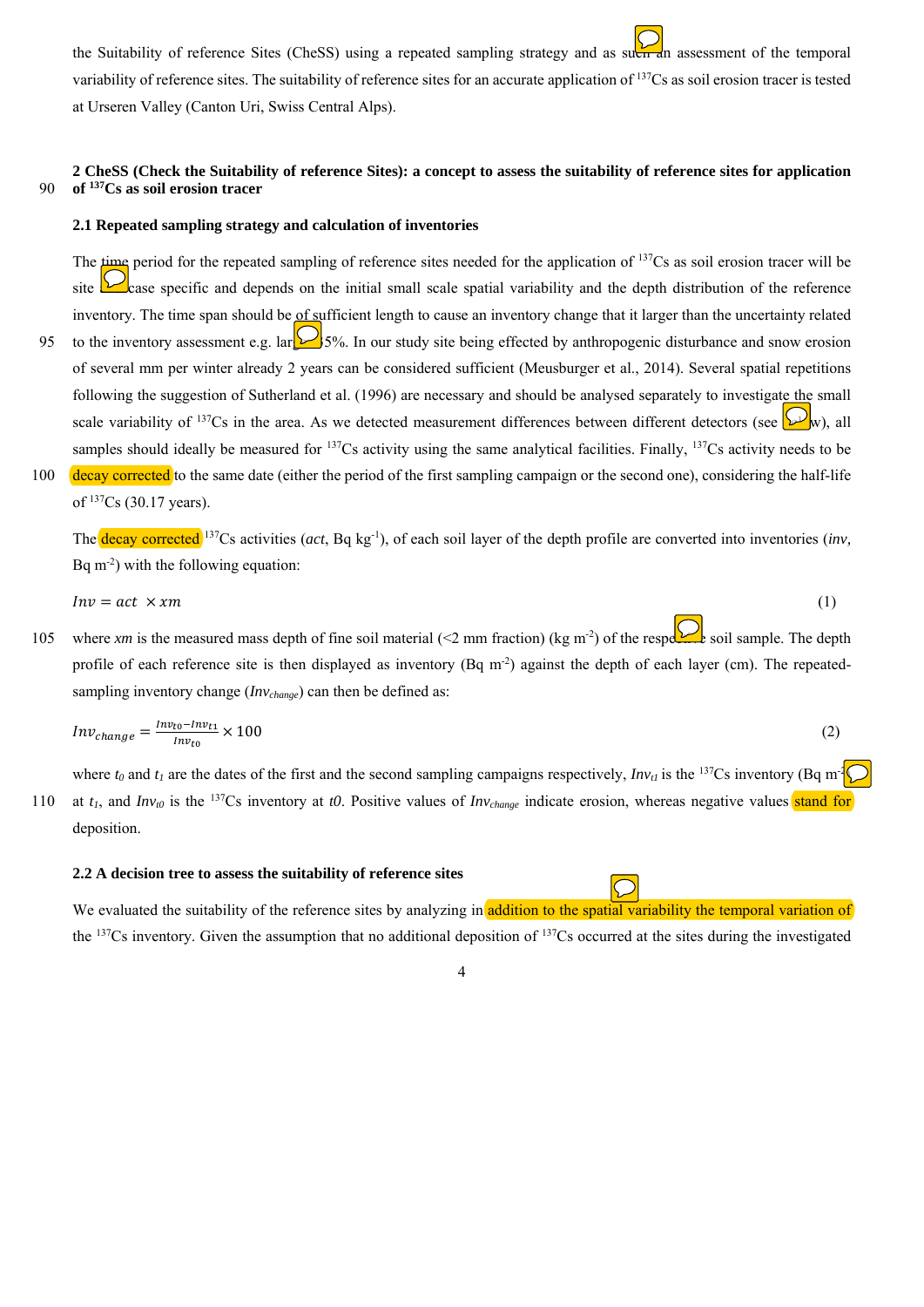# 115 time window (which is valid worldwide except for the areas affected by the Fukushima-Daiichi fallout), any temporal variation

of the 137Cs content should be attributable to different forms of soil disturbance or to artefacts in the preparation/measurement of the samples. The potential causes of the spatial and temporal variation in the  $137Cs$  total inventories and depth profiles are examined through a decision tree which includes three main nodes (Figure 2).

# **Node 1: Spatial variation of FRN total inventory**

120 Firstly, the spatial variation of the <sup>137</sup>Cs total inventory at each reference site is tested. Ideally, several replicates have been collected. If the coefficient of variation (CV) exceeds 35% as suggested by Sutherland (1996), this could be a sign of unsuitability of the reference site, between the possibility of i) increasing sampling numbers, ii) analysing the causes for the spatial variation (see CheSS A to D) and iii) moving to node 2 and 3 in CheSS.

# **Node 2: Variation of the 137Cs depth profile**

- Secondary, it is tested whether there is a significant variation between the  $^{137}$ Cs depth profiles measured as spatial or temporal (in *t0* and *t1*) replicates. In theory, at a stable site  $\bigcirc$  shape of the depth profile should not change between replicates. Consequently, a regression between the FRN activity depth profiles collected as spatial or temporal replicates should follow a 1:1 line and the variability should lie within the range of the observed spatial uncertainty (node 1). A deviation of the linear regression coefficient from the 1:1 line in combination with high residues and low  $R^2$  values (<0.5  $R^2$ ) indicates an immediate
- 130 and significant change of the profile, which is typically caused by anthropogenic disturbance. For the FRN application at ploughed sites  $\Omega$  eference site might still be considered appropriate if the total inventory is not affected, because conversion models used for ploughed sites are less sensitive to the  $\sum_{n=0}^{\infty}$ e of the FRN depth distribution. For unploughed soils again the analysis of the causes A to D might help to understand the causes for the variability. Alternative options would be to take temporal replicates to evaluate the stability and thus suitability of the reference site (node 3).

#### 135 **Node 3: Temporal variation of FRN total inventory**

If the CV of all replicates taken in t0 and t1 is <35%, the reference site might be used for the FRN method. The longer the time period between the first and second sampling is the more reliable the yielded assessments will be. Further a suitable test for significant differences should confirm or reject the hypothesis of 137Cs total inventory stability over time. If the potential causes for variation (A to D) do not apply, the site is not suitable for the traditional FRN approach. Still a repeated sampling approach

140 could be used to assess soil redistribution rates based on FRN methods (Porto et al., 2014; Kachanoski & de Jong, 1984).

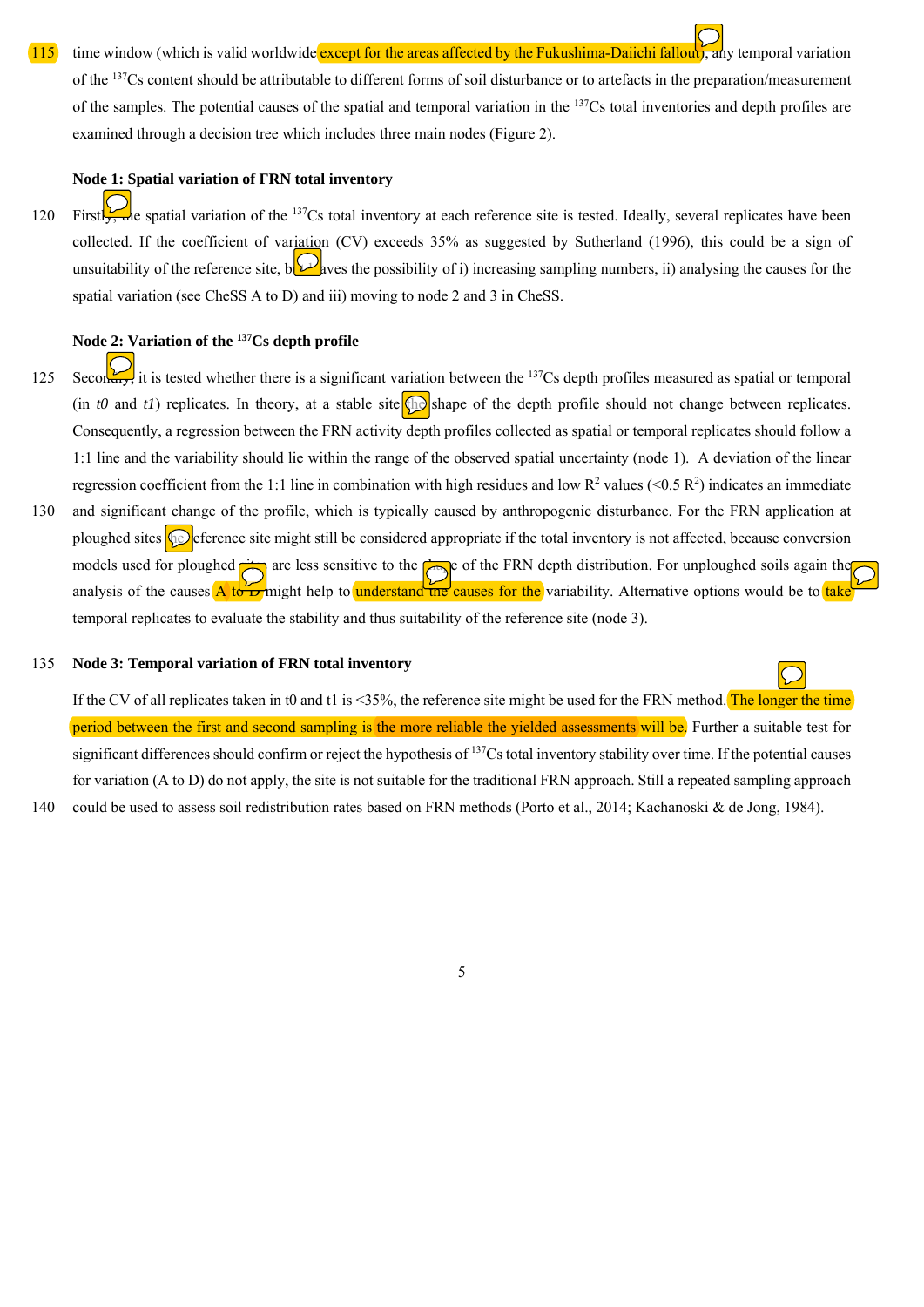

**Figure 2: The CheSS decision tree to evaluate the suitability of a reference site for using <sup>137</sup>Cs as some prosion tracer.** 

# **A: Signs of disturbance associated with erosion and deposition processes**

145 A variation in the <sup>137</sup>Cs depth profile may have been caused by soil movement processes affecting the site (Figure 2, A). If the site experienced a loss of soil due to erosion, we expect to observe a removal of the top soil layers of the profile measured for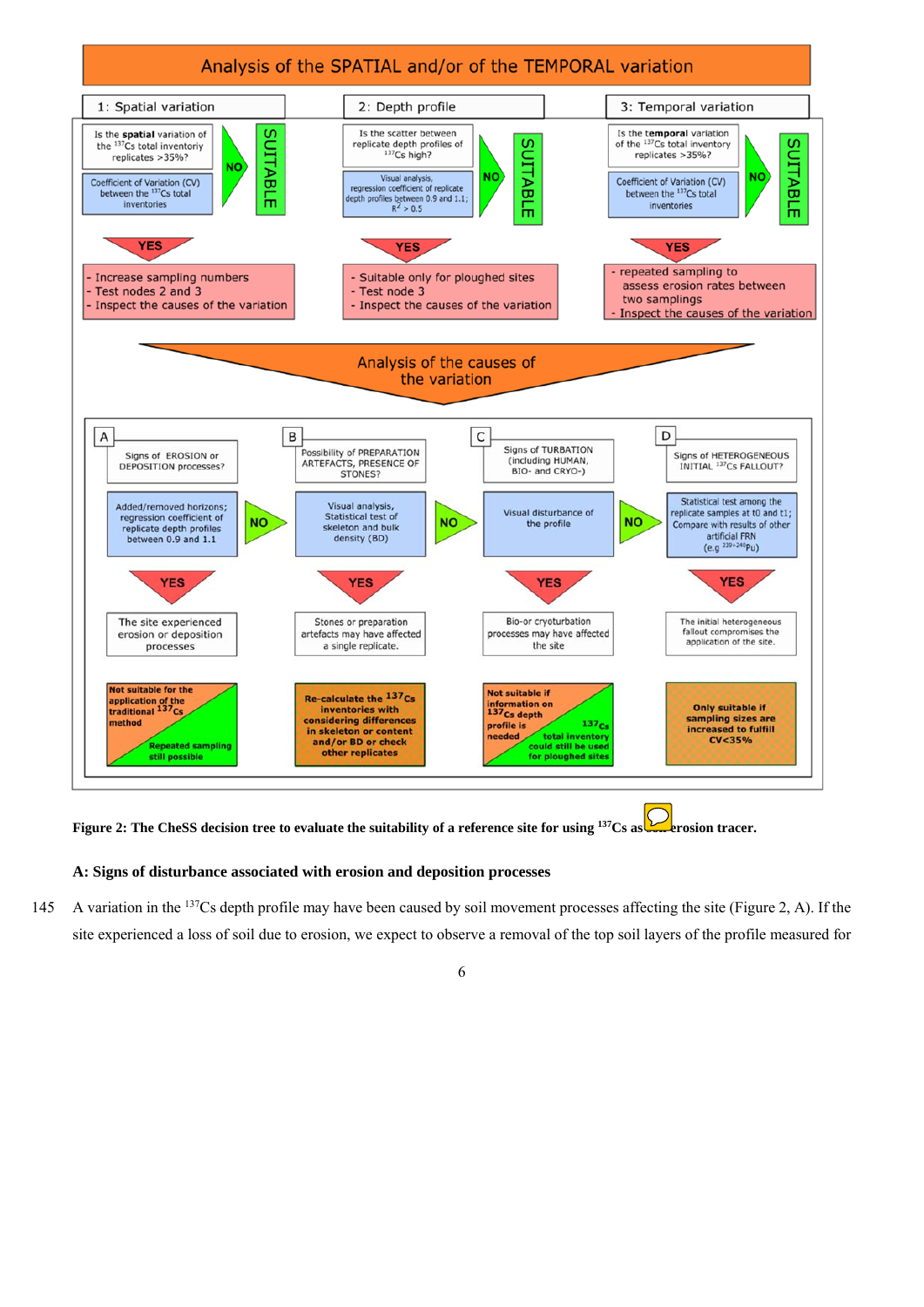instance during the second sampling campaign (Figure 3, red values below the reference profile). Further, the regression coefficient of the reference site that was affected by erosion will tend to be  $\leq 0.9$  when plotted against a suitable reference profile or (for node 3) the reference profile before the disturbance (Figure 3). In case of deposition, a sedimentation layer

150 should be found on the top of the reference depth profile, assuming that no ploughing operations affected the site (Figure 3, red values above the reference profile). In this case, the regression coefficient will be >1.1. Information on the depth distribution of another FRN might provide additional reliable confirmation. If redistribution processes are confirmed the site is not suitable as a reference site and other location or a repeated FRN sampling approach to estimate erosion rates between the two sampling campaign should be considered (Kachanoski & de Jong, 1984).



155



### **B: Sampling or preparation artefacts**

One very common artefact which might bias the comparison between the samples collected at different sites or at *t0* and *t1* is the difference in skeleton content (the percentage of soil fractions > 2mm) (Figure 2, B). The presence of stones might 160 determine pass ways of water as well as  $\Box$  fine particles and solutes in  $\Box$  and thus influe $\Box$  the accumulation/migration of <sup>137</sup>Cs through the soil layers. As <sup>137</sup>Cs reaches the soil by **fallout from the atmosphere**, the common shape of the <sup>137</sup>Cs distribution along the undisturbed depth profile can be described by an exponential function, with the highest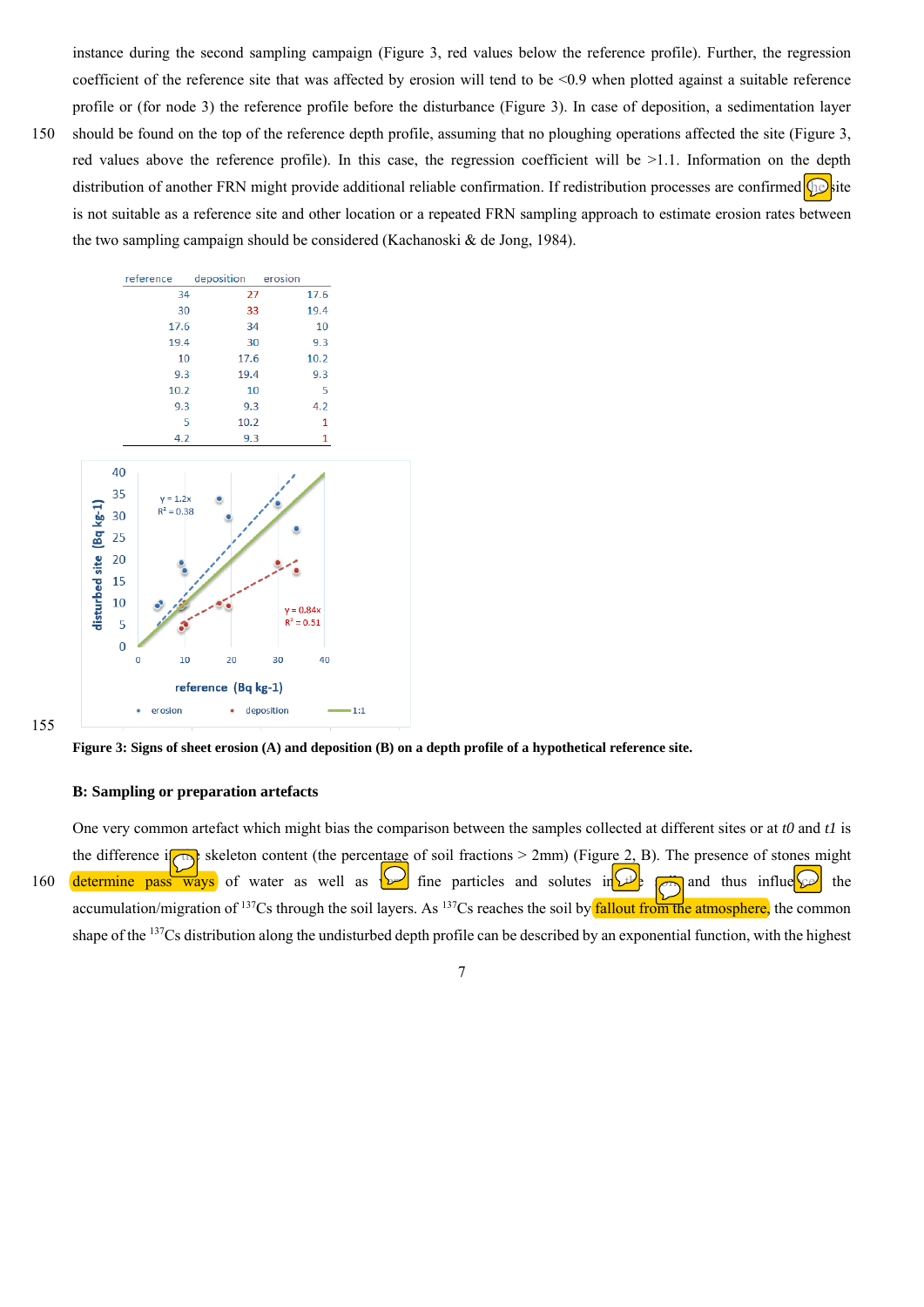137Cs concentrations located in the uppermost soil layers (Mabit *et al.*, 2008; Walling *et al.*, 2002). This is particularly the case for soils with low skeleton content (Figure 4, A) since the presence of stones may affect 137Cs depth distribution either through 165 (i) impeding the  $137Cs$  downward migration ( $137Cs$  activity could then be concentrated in the layer above the stone (Figure 4, B) or (ii) creating macro- and micro-pores favouring <sup>137</sup>Cs associated with fine particles to "migrate" to deeper layers (Figure 4, C) or causing lateral movement which will induce a lower  $^{137}Cs$  content in our samples.



#### **Figure 4: Possible influence of stones on the FRN depth distribution.**

- 170 As such, the seem  $\mathcal{L}_N$  spatial or temporal variation in the depth profile might in  $\mathcal{L}_N$  be a spatial variation induced by differences in skeleton content and/or bulk densities. Higher bulk densities will result in higher increment inventories even if <sup>137</sup>Cs activities at **the layers are comparable.** Thus, a thorough control (eventually through a statistical test such as paired  $\sqrt{\ }$ test) if skeleton content and bulk densities are comparable between replicates is suggested. Finally, sampling, preparation artefacts and **measuring processes** may produce various sources of errors between different sites and years. The latter is 175 especially the case,  $\int \mathcal{D}$  ferent people errors might be considered, for example through a simulation of different increment assigni $\Omega$  along the profile. If different detectors or different calibration sources
	- and/or geometr $\sqrt{\omega}$  used in the two sampling campaigns, a comparability check of the measurements is advisable. For instance, a subset of samples could be measured with the two different detectors and any potential discrepancy of the results should be properly reported.

# 180 **C: Signs of soil disturbance**

Different forms of disturbance, such as bio-, cryoturbation or even human induced soil perturbation (e.g. tillage, seed bed preparation, digging etc.) might have influenced the <sup>137</sup>Cs depth distribution between different sites and *t0* and *t1* (Figure 2, C). Occurrences  $\mathcal{Q}$  urbation at  $\mathcal{Q}$  ften difficult to identify prior to sampling but might eventually be detected by using other tracing approaches, such as the  $\delta^{13}$ C depth distribution (Meusburger *et al.*, 2013; Schaub and Alewell, 2009). In case of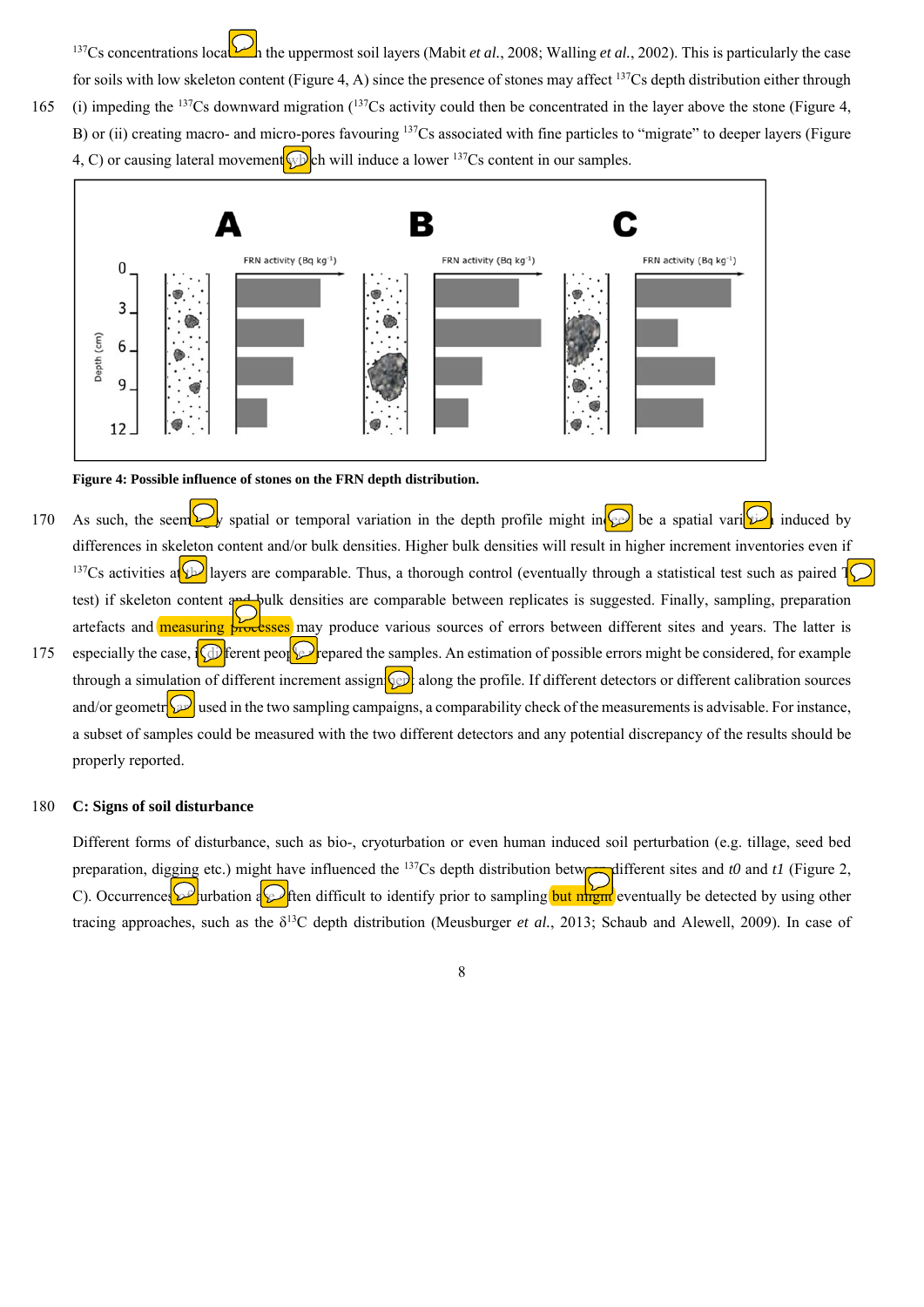185 turbation the shape of the depth profile will be highly variable and should not be considered in the estimation of soil redistribution rates for unploughed soils. Nonetheless, the total inventory of 137Cs at a ploughed site could still be used in combination with simple and basic mathematical conversion models, such as the proportional model (Ritchie and McHenry, 1990, IAEA, 2014), which require information onle up out the total reference inventory of <sup>137</sup>Cs, and do not need detailed information about the 137Cs depth distribution.

# 190 **D:** Signs of a heterogeneous initial fallout of <sup>137</sup>Cs over the area

Finally **S**enificant difference between reference replicates may be caused by a high small scale spatial variability of  $^{137}Cs$ distribution at the site, due to heterogeneous initial fallout over the study area (Figure 2, D). In Europe, significant small scale variability of 137Cs distribution is known to be due to the Chernobyl fallout, which was characterized by a high 137Cs deposition associated with few rain events. Compared to the nuclear bomb tests fallout, the Chernobyl fallout was significantly more 195 heterogeneous (e.g. Alewell *et al.*, 2014). Therefore, in the areas affected by the Chernobyl fallout, sites sampled closely to each other may present very different 137Cs contents. It is therefore necessary to investigate the small scale spatial variability (e.g. the same scale as distance between reference site replicates) measured at both or at least one sampling campaign, looking at the CV again, as presented in the previous sections, or through a statistical test (for example the Analysis of the Variance, ANOVA). If the spatial variability is highly significant, the site should not be envisaged as a reference site for the application 200 of the  $137$ Cs method unless the number of samples collected for the determination of the reference baseline is large enough (at least 10) to counterweight the small scale variability within the site (Mabit *et al.*, 2012; Sutherland, 1996, Kirchner,2013). A possible validation of this cause of heterogeneity might be a comparison with the spatial distribution of another FRN such as

<sup>239+240</sup>Pu or <sup>210</sup>Pb<sub>ex</sub> (Porto et al., 2013). (Figure 2, D). As the fallout deposition of <sup>239+240</sup>Pu after the Chernobyl accident was confined to a restricted area in the vicinity of the Nuclear Power Plant (Ketterer *et al.*, 2004), the origin of Plutonium fallout 205 in the rest of Europe is linked to the past nuclear bomb tests only. Consequently, Pu fallout distribution was more homogeneous (Alewell *et al.*, 2014; Ketterer *et al.*, 2004; Zollinger *et al.*, 2015). If the 239+240Pu depth profiles do not vary significantly between the two sampling years, there should be no disturbance (e.g. turbation, erosion) or measurement artefacts. As such, it might be concluded that the heterogeneous deposition of  $^{137}Cs$  at the time of the fallout prejudices the use of Cs at this site.

#### **3 The application of the CheSS decision tree**

# 210 **3.1 Study area**

To test the methodology described above, we used a dataset from an alpine study area, the Urseren Valley (30 km<sup>2</sup>) in Central Switzerland (Canton Uri), which has an elevation ranging from 1440 to 3200 m a.s.l. At the valley bottom (144 $\mathcal{L}_{\rm a.s.l.}$ ), average annual air temperature for the ye $\approx$  980–2012 is around 4.1  $\pm$  0.7 °C and the mean annual precipitation is 1457  $\pm$ 290 mm, with 30% falling as snow (MeteoSwiss, 2013). The U-formed valley is snow-covered from November to April. On 215 the slopes, pasture is the dominant land use, whereas hayfields are prevaler near the valley bottom.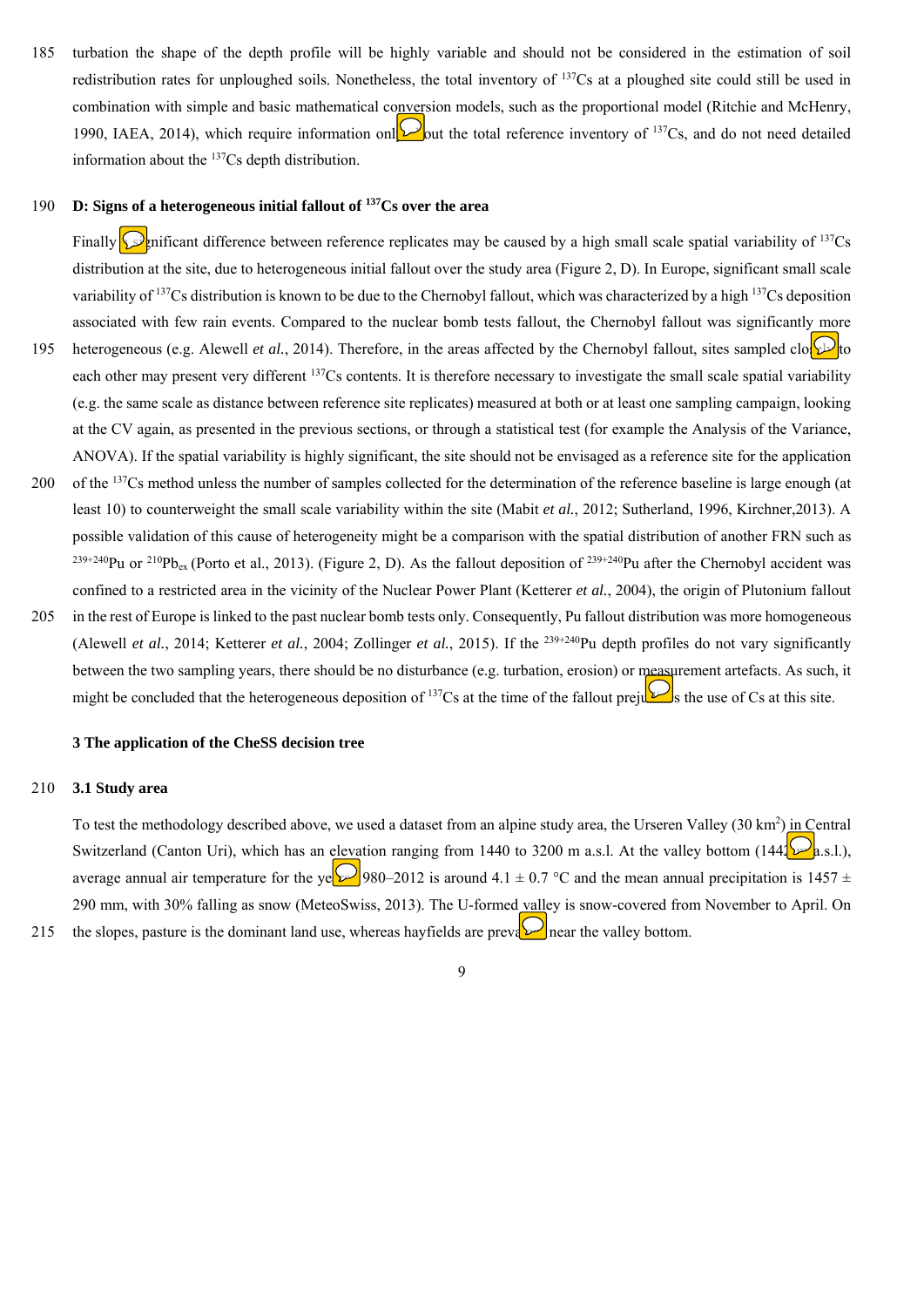### **3.2 Sampling design**

Supportive information was provided by the local landowners to select the reference sites in both valleys. Sites used for ploughing and grazing activities were excluded. A first sampling campaign was undertaken in autumn 2010 for  $^{239+240}$ Pu and 2013 for <sup>137</sup>Cs.  $\Omega$  reference sites (REF1 to REF6) were identified in flat and undisturbed areas along the valley. At each site

- 220 3 cores (40 cm depth),  $\mathcal{D}_{\text{short}}$  from each other, were sampled. The cores were cut in  $\mathcal{D}_{\text{m}}$  increments, to derive  $\mathcal{D}_{\text{mation}}$ on the <sup>137</sup>Cs depth profile. The three cores from each site were bulked to provide one composite sample per site. During the second sampling campaign in spring 2015, all six reference sites were resulted. Considering the typical and high soil redistribution dynamics of the valley of >1cm per year caused by snow induced soil removal (Meusburger et al., 2014), the time span is sufficiently long to ensure the possibility to observe changes in the depth profiles if soil erosion and deposition
- 225 processes affected the area. At each site, we collected three replicates, which were analyzed separately, to investigate the small scale variability of  $\frac{1}{2}$ FRN content. All cores were air-dried (40°C for 72h), sieved (<2 mm) to remove coarse particles and the skeleton content  $\frac{1}{45}$  well as the bulk density (BD) was determined.

#### **3.3 Measurement of anthropogenic FRN activities and inventories**

The measurements of the  $137Cs$  activity (Bq kg<sup>-1</sup>) were performed with high resolution HPGe detectors. The  $137Cs$  activity (Bq 230 kg<sup>-1</sup>  $\int \int \phi$  2013 were analysed at the Institute of Physics of the University of Basel using a coaxial, high resolution germanium lithium detector (Princeton Gammatech) with a relative efficiency of 19% (at 1.33 MeV,  ${}^{60}Co$ ). Counting time was set to 24 hours per sample. Samples collected in 2015 were analysed at the state laboratory Basel-City using coaxial high resolution germanium detectors having 25% to 50% relative efficiencies (at 1.33 MeV, <sup>60</sup>Co). Counting times were set to provide a precision of less than  $\pm 10\%$  for <sup>137</sup>Cs at the 95% level of confidence.

- 235 All soil samples were counted in sealed discs  $(65 \text{ mm diameter}, 12 \text{ mm height}, 32 \text{ cm}^3)$  and the measurements were corrected for sample density and potential radioactivity background. The detectors located at the state laboratory Basel-City were calibrated with a reference solution of the same geometry. The reference contained <sup>152</sup>Eu and <sup>241</sup>Am (2.6 kBq rsp. 7.7 kBq) to calibrate the detectors from 60 to 1765 keV. It was obtained from the Czech Metrology Institute, Pragellis solution was bound in  $\omega$  on resin of a lensity of 1.0. The efficiency functions were corrected for coincidence summing of the <sup>152</sup>Eu lines using a
- 240 Monte Carlo simulation program (Gespecor). The  $^{137}Cs$  was counted at 662 keV with an emission probability of 0.85 and a (detector) resolution of 1.3 to 1.6 keV (FWHM). All measurements and calculations were performed with the gamma software Interwinner 7. The  $137Cs$  activity measurements were all **decay corrected** to the year  $2015$ . To compare the <sup>137</sup>Cs results to be another artificial FRN, all samples were also measured for <sup>239+240</sup>Pu activity. The determination of Plutonium isotopes from both valleys and for both sampling years were performed using a Thermo X Series II quadrupole
- 245 ICP-MS at the Northern Arizona University, USA. Detailed description of the ICP-MS specifications and sample preparation procedure can be found in Alewell *et al.*, 2014. The activities of 137Cs and 239+240Pu (*act*, Bq kg-1) were converted into inventories (Bq m<sup>-2</sup>) according to equation (1).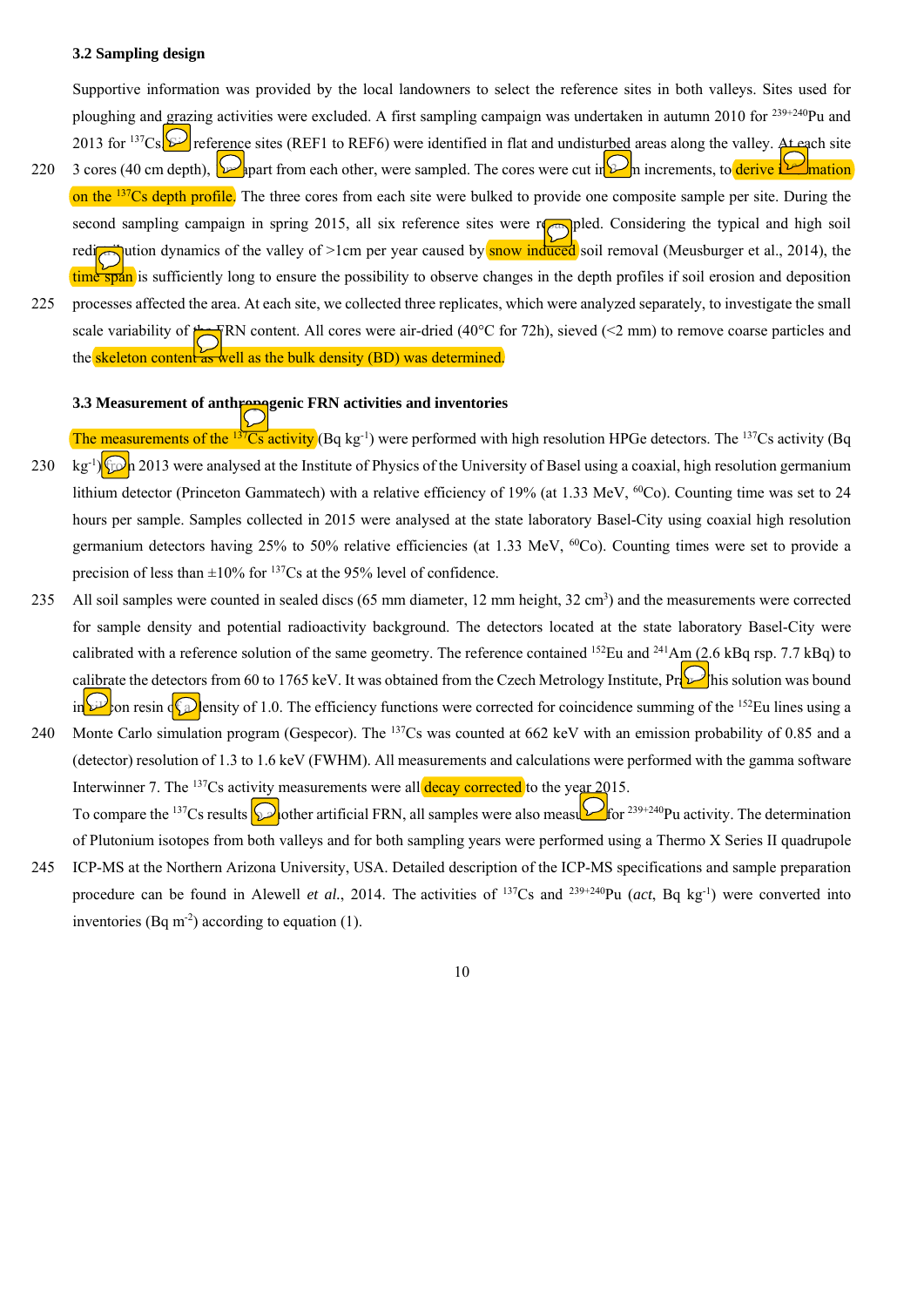# **3.4 Application of the CheSS decision support tool to the reference sites**

- Because the 137Cs activity of the samples was measured with different detectors for the two sampling years, we investigated 250 the potential variability between the  $\Omega$  detectors. A selected subset of samples (n= 24) was analysed using both detectors (i.e. the one located at the Institute of Physics of the University of Basel and  $\sim$  the located at the State Laboratory Basel-City). The results highlight a high correspondence of the measurements held by the two analytical systems ( $R^2 = 0.97$ ; p < 0.005), howe  $\circled{p}$  he detector of the State Laboratory Basel- $\circled{c}$  eturns slightly lower <sup>137</sup>Cs activities (Figure 5). Thus, the  $137Cs$  activities of the samples measured in 2013 were corrected to the values of the detector of State Laboratory Basel-City
- 255 (higher efficiency) to allow comparability between the different data sets.



**Figure 5: The comparison between the 137Cs measurements of a subset of samples (n=16) performed with two different HpGe detectors, where detector 1: detector hosted at the Physics department of the University of Basel (CH) and detector 2: detector hosted at the State-Laboratory of Basel (CH).** 

260 Total <sup>137</sup>Cs inventories (decay corrected to the  $\bigotimes$  2015) of the six reference sites collected in the Urseren Valley in 2013 rang  $\Box$  m 3858 to 5057 Bq m<sup>-2</sup>, with a mean value of 4515 Bq m<sup>-2</sup> and a standard deviation (SD) of 468 Bq m<sup>-2</sup>. Data from 2015 ran $\mathbb{Q}$  tween 3925 to 8619 Bq m<sup>-2</sup>, with a mean value of 5701 Bq m<sup>-2</sup> and a SD of 1730 Bq m<sup>-2</sup> (Figure 6).

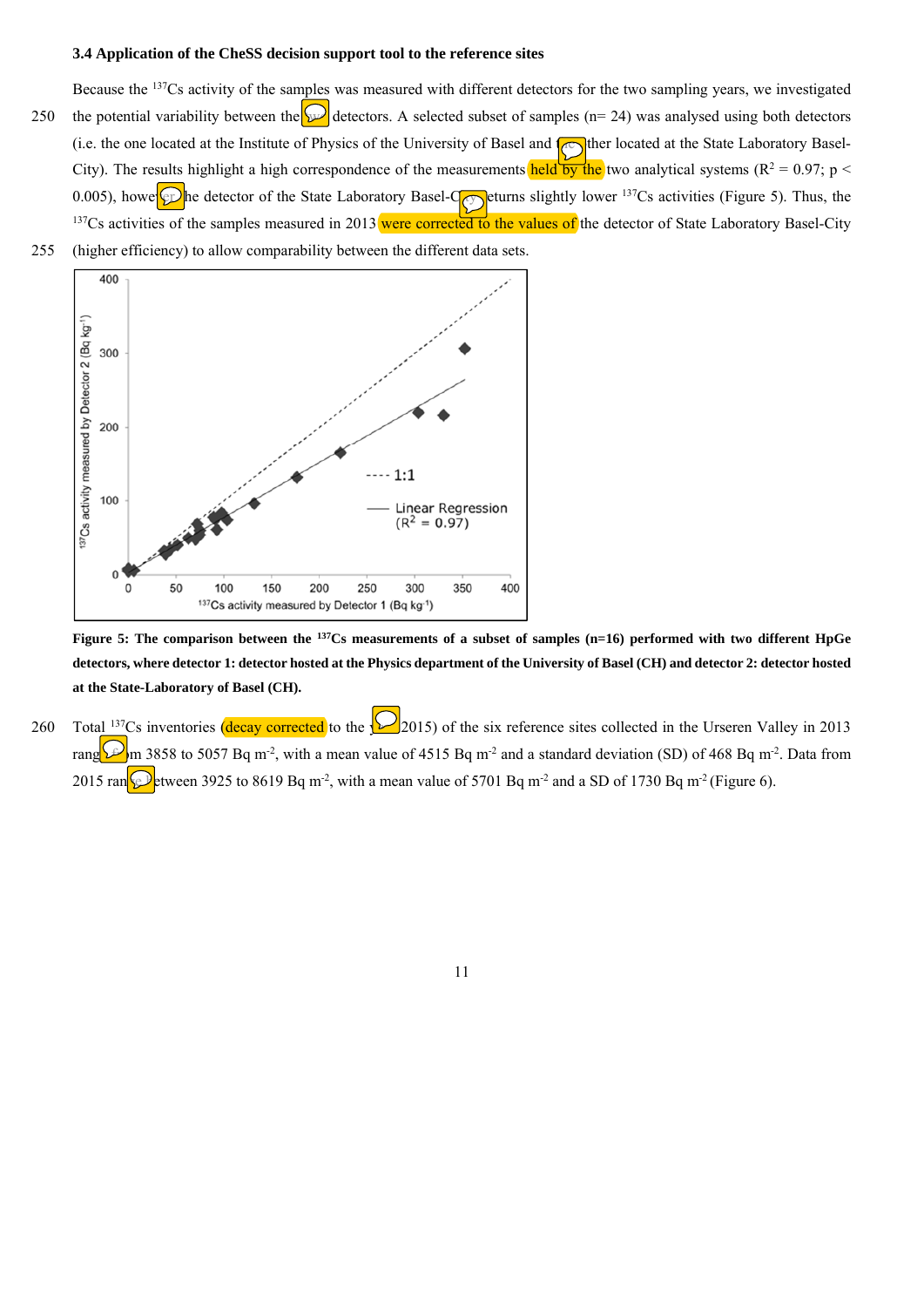

**Figure 6: Temporal variation between the total 137Cs inventories measured at the reference sites in the Urseren Valley, where Time**  265 **0 = 2013 and Time 1 = 2015. The errors bars indicate the standard deviations of the inventories among the replicates collected at**  each reference **in 2015.** 

When following the CheSS decision tree, we investigated the variation in the <sup>137</sup>Cs total inventories at each reference site (node 1). The replicate samples were analyzed separately only during the second sampling campaign (t1), while during the first sampling campaign (t0) only composite samples were analysed. Reference sites 3, 5 and 6 presented signs of high small scale 270 variability, as expressed by  $\circled{D}$  of 48 % (Table 1). Such variability excluded them from any further application as reference sites without subsequent additional sampling. For reference sites  $1, 2$  and 4, the CV was between  $19 - 31\%$ .

- Passing to node 2 of the CheSS decision tree, the analysis focuses in the variation of the shape of the  $137Cs$  depth profile (Figure 7). Here we examined the regression between the reference depth profiles in t0 and t1. For the three sites with acceptable spatial variability (i.e. reference site 1, 2 and 4) the site REF4 shows generally and deposition with a regression coefficient 275 between t0 and t1 = 1.34. The deposition was confirmed by field observation of construction works that were conducted
- between the two samplings  $\mathcal{L}$ s, after this disturbance the is not a suitable reference site anymore. Among the sites with high spatial variability REF6 showed signs of erosion with a regression coefficient between t0 and t1 = 0.79. In node  $3$  the temporal differences in total inventories between t0 and t<sub>1</sub> were assessed. Here only REF4 showed a significant difference of the total <sup>137</sup>Cs inventories between t0 and t1. Thus, committing the unsuitability of the site the construction 280 works.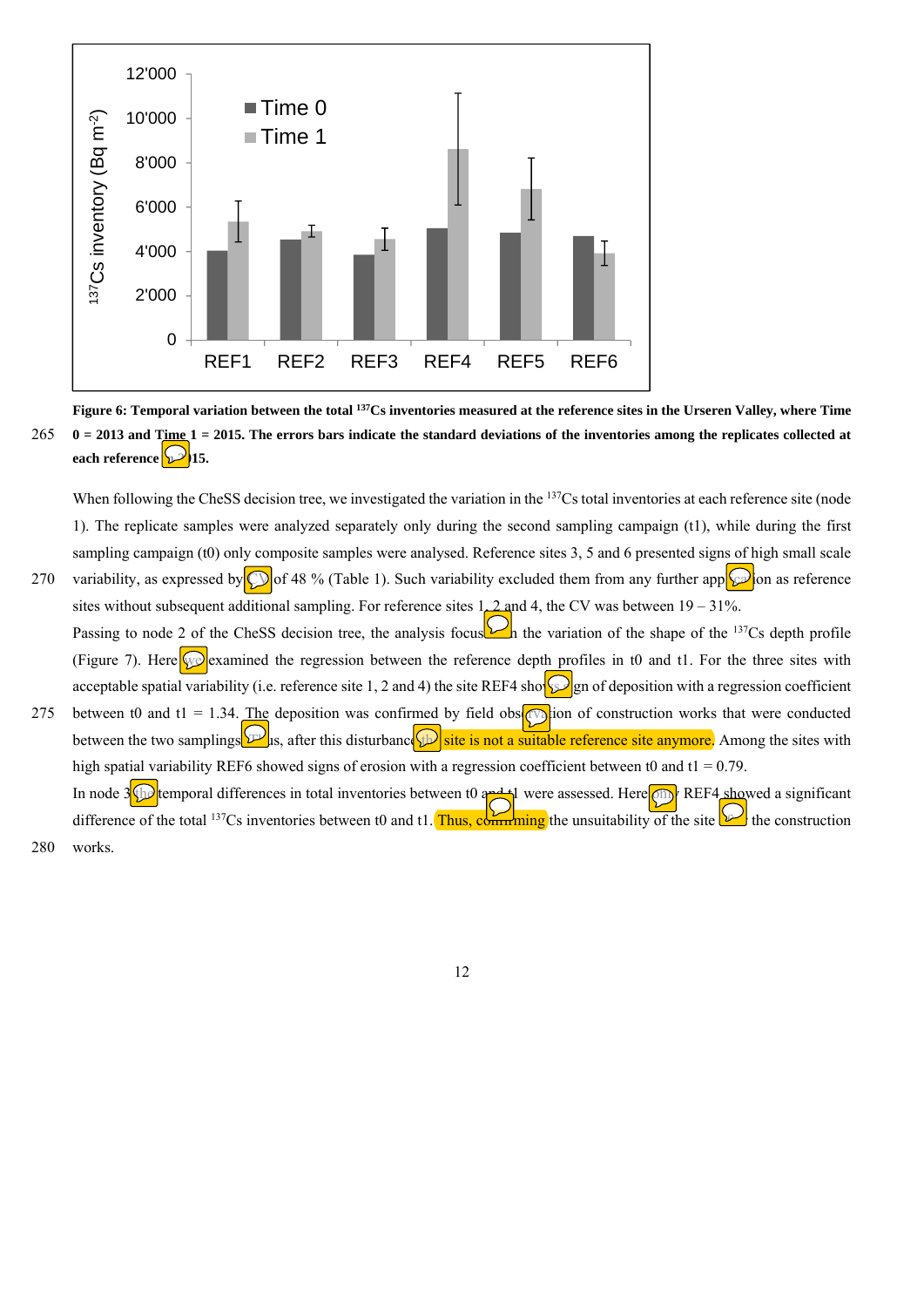

**Figure 7: The 137Cs depth profiles of the six investigated reference sites in the Urseren Valley for the two different sampling campaigns. The errors bars indicate the standard deviations of the inventories among the replicates collected at each reference site 2015. Further the regression equation between the depth profile at t0 and t1 is displayed together with the R<sup>2</sup>.** 

285

To further investigate the causes for the spatial variation, <sup>239+240</sup>Pu inventories measured at the three replicates of each site were analysed for t0 = 2010 and t1 = 2015 (Figure 8). Clearly  $\bigcirc$  osition for REF4 and erosion processes for REF6 were confirmed with an increase of 46% and a decrease of 27% in the total <sup>239+240</sup>Pu inventory between t0 and t1, respectively.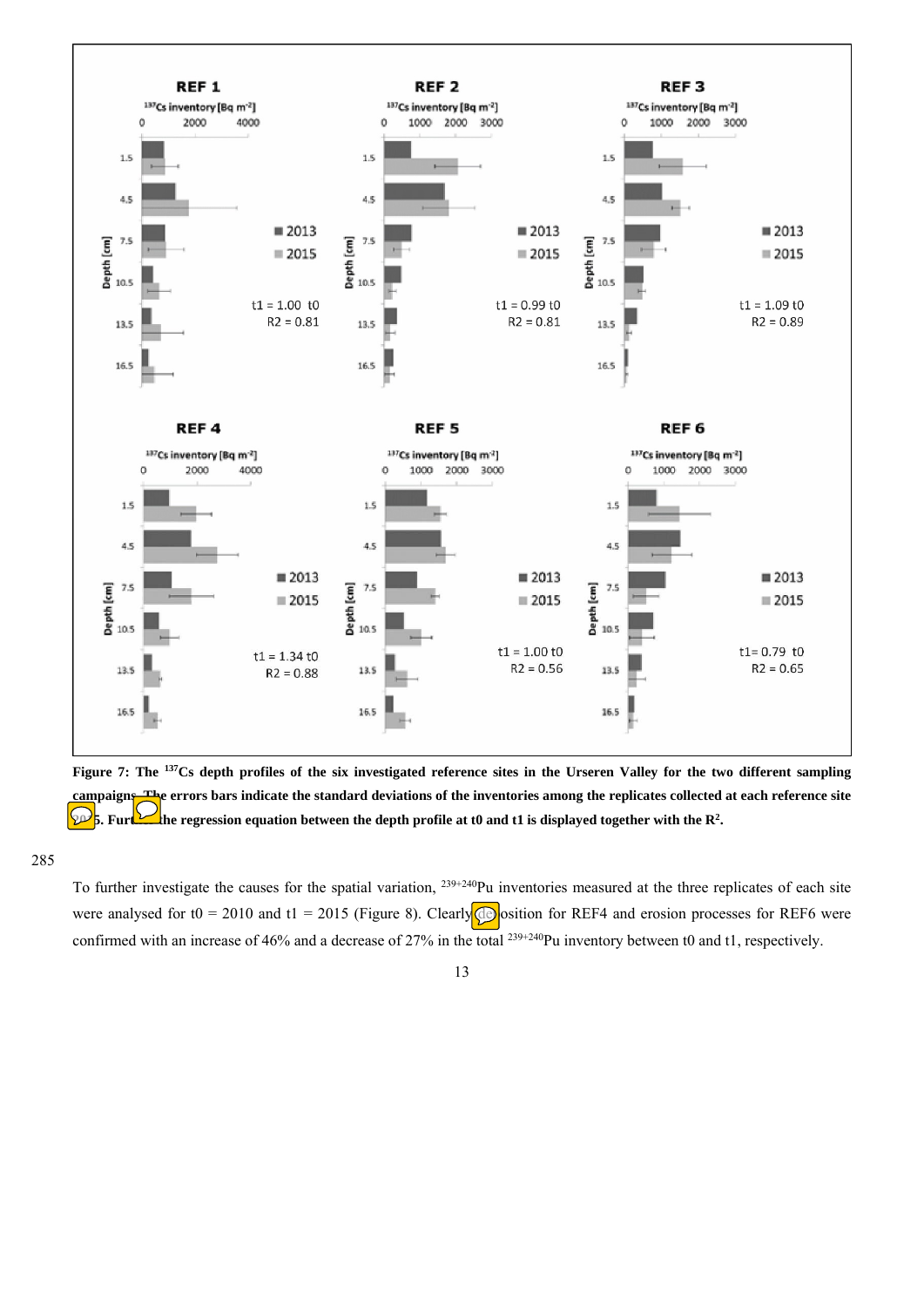

# 290

Figure 8: Temporal variation between the total <sup>239+240</sup>Pu inventories measured at the reference sites in the Urseren Valley, where **Time 0 = 2010 and Time 1 = 2015. The errors bars indicate the standard deviations of the inventories among the replicates collected**  at each reference **2015.** 

295 Further, the depth profiles of the three replicates at reference site 1 preset  $\mathcal{D}$  so significant differences. We then looked at the differences in the skeleton  $\sqrt{\phantom{a}}$  ent of the three replicates (Figure 2, B). An ANOVA test showed a significant difference (pvalue of 0.025), thus, a difference in the presence of stones in the three soil cores  $\omega$ ht have affected the FRN depth distribution. In particular  $\mathbb{D}$ key's HSD (Honest Significant Difference) Post-hoc pairwise comparison identified the replicate number 3 at REF1 as a potential outlier. To validate the substitution REF1  $\left( \bigcirc$  replicates should be collected and measured, 300 in order to compare their <sup>137</sup>Cs depth profiles the results obtained during the first sampling campaign. In summary REF REF4 (before the construction works) seem most suitable for <sup>137</sup>Cs.  $\Box$  wisual inspection of the soil profile be could exclude the cause C and consequently the final cause of heterogeneous fallout with high spatial variability (D) applies for the sites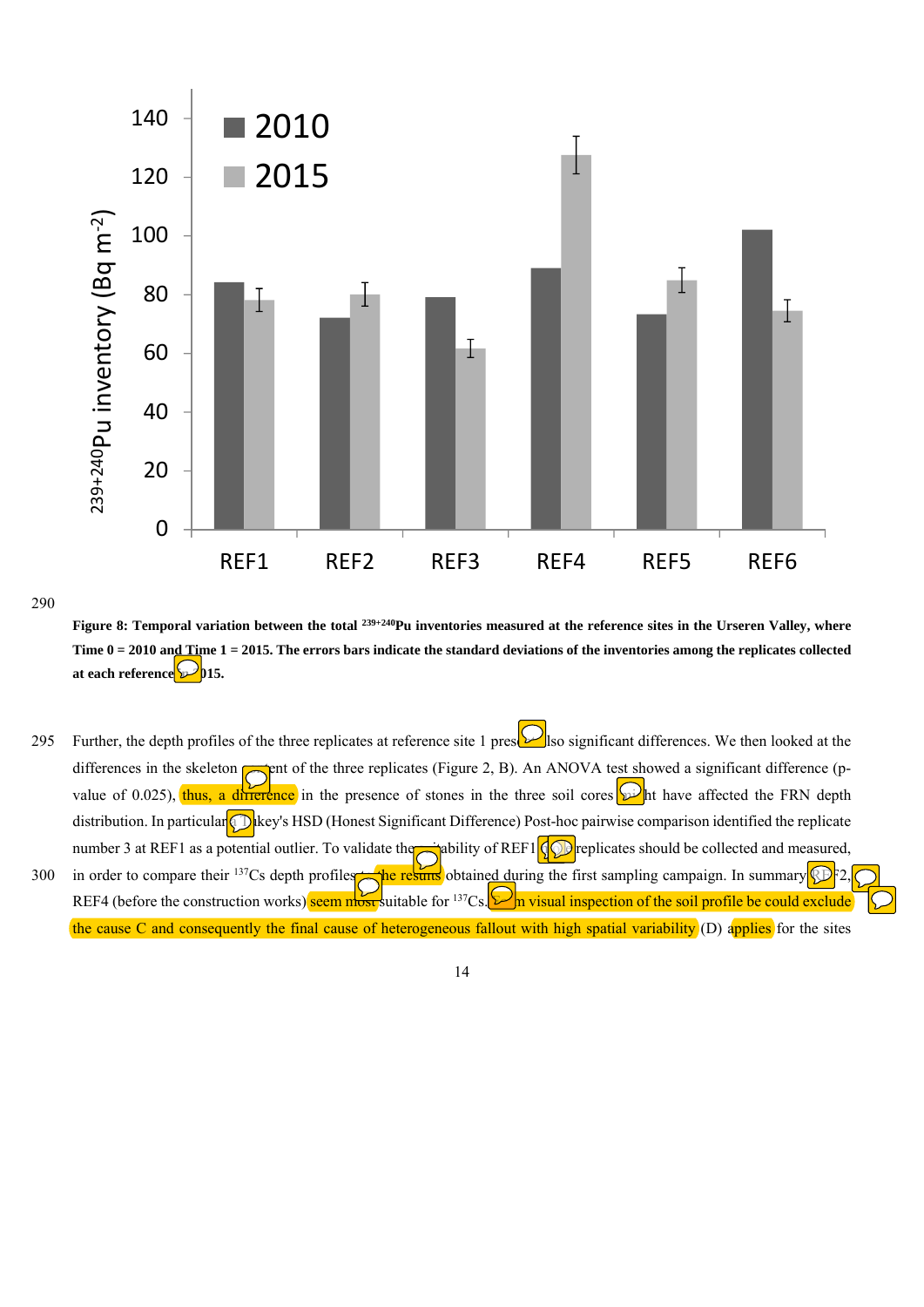REF3 and REF5. These sites may be suitable for  $\mathbb{R}^1$  FRNs or for <sup>137</sup>Cs if more samples are collected to constrain the spatial heterogeneity that was introduced by the <sup>137</sup>Cs Chernobyl fallout.

305

# **4 Conclusi**

With the decision tree CheSS, a support tool  $\sum$ rify the suitability of reference sites for a <sup>137</sup>Cs based soil erosion assessment is presented. Great attention has to be given to the analysis of the small scale variability of  $137Cs$  distribution in the reference areas, especially in those regions affected by nuclear accident fallout. To cope with small scale variability, sampling numbers 310 might be increased, or the temporal variation of <sup>137</sup>Cs or another radionuclide, such as <sup>239+240</sup>Pu  $\omega$ ht be analysed. The CheSS test in the Urseren Valley indicated that the heterogeneity and disturbance of <sup>137</sup>Cs distribution prejudiced the suitability of some reference. Additionally the presence of stones affected the shapes of the depth profile in at least one replicate sample at reference site 1. Including unsuitable reference sites, the application of the traditional <sup>137</sup>Cs approach, based on a spatial comparison between reference and sampling sites, is compromised. To derive soil redistribution rates, a 137Cs repeated 315 sampling approach should be preferred. This approach is based on a temporal comparison of the FRN inventories measured at the same site in different times (Kachanoski & de Jong, 1984). It doesn't require the selection of reference sites, because the inventory documented by the initial sampling campaign is used as the reference inventory for that point (Porto *et al.*, 2014). Accurate soil erosion assessme $\mathbb{C}$  cially needed to validate soil erosion modelling, which can help prevent and mitigate soil losses on larger spatial scales. In this context, FRN could play a decisive role, if we are able to overcome its potential 320 pitfalls, especially  $\Omega$  ed to the selection of suitable reference sites. The decision tree CheS provides a concept for  $\Omega$  ept for  $\Omega$ and comparable reference site testing, which enables to exclude those sites which present signs of uncertainty. With this we are convinced to contribute improving the reliability of the FR $\blacktriangleright$  ased soil erosion assessments.

# **Authors contributions.**

L. Arata, K. Meusburger, L. Mabit and C. Alewell designed the concept of the method and analysed the data. A. Bürge 325 contributed to the collection and preparation of the soil samples, and to the analysis of the data. M. Zehringer measured the <sup>137</sup>Cs activity of the soil samples and analysed the results. M. E. Ketterer measured the <sup>239+240</sup>Pu activity of the soil samples. L. Arata prepared the manuscript with contributions from all co-authors.

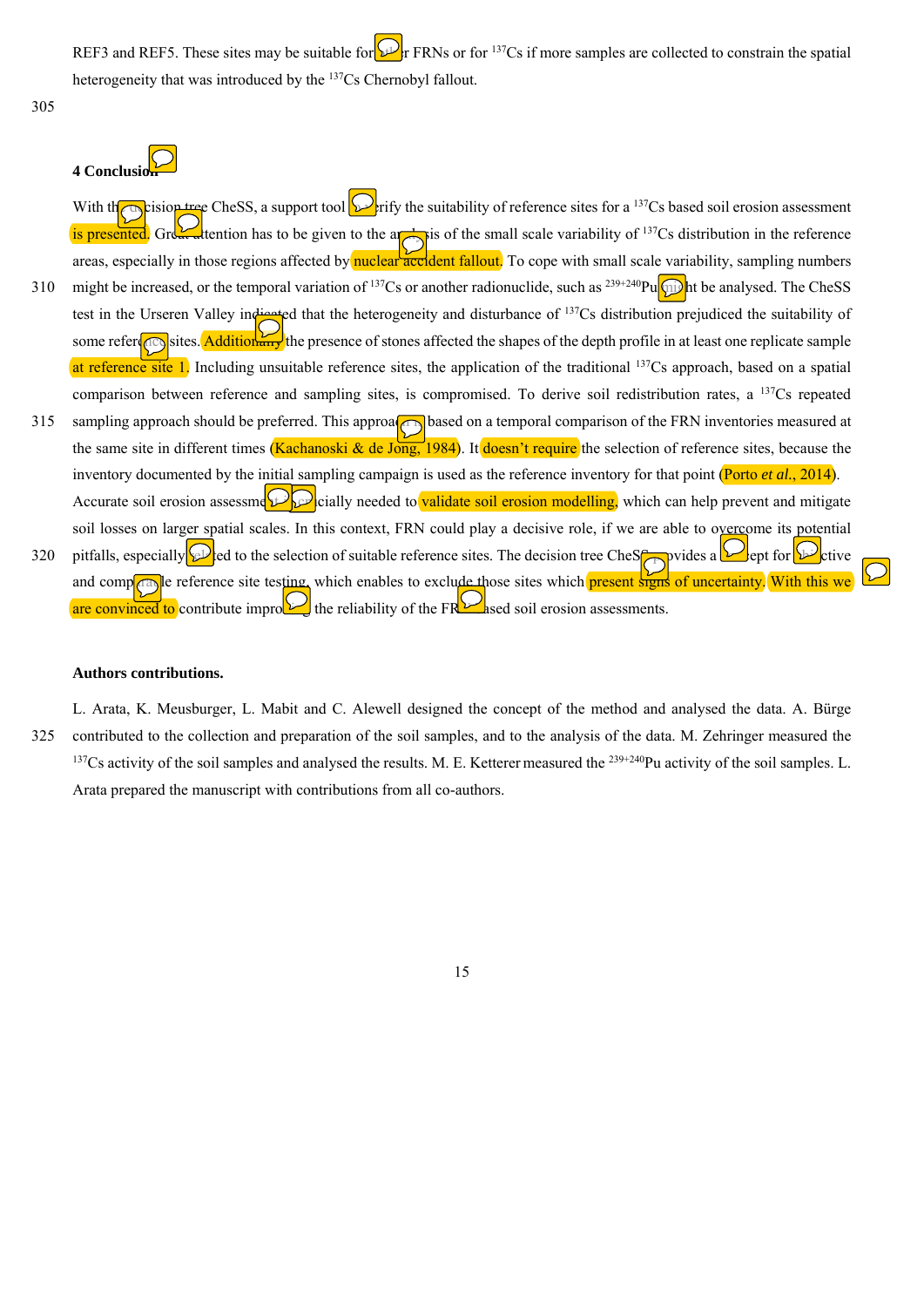#### **Acknowledgements**

330 The authors would like to thank Annette Ramp, Gregor Juretzko, Simon Tresch, Carmelo La Spada and Axel Birkholz for support during field work. This work was financially supported by the Swiss National Science Foundation (SNF), project no. 200021-146018, and has been finalized in the framework of the IAEA Coordinated Research Project (CRP) on "*Nuclear techniques for a better understanding of the impact of climate change on soil erosion in upland agro-ecosystems"* (D1.50.17).

#### **References**

Science of the Total Environment, 408(16), 3292–3302.

- 335 Alewell, C., Egli, M., & Meusburger, K. 2015. An attempt to estimate tolerable soil erosion rates by matching soil formation with denudation in Alpine grasslands. Journal of Soils and Sediments, 15(6), 1383-1399. Alewell, C., Meusburger, K., Juretzko, G., Mabit, L., & Ketterer, M. E. (2014). Suitability of 239+ 240 Pu and 137 Cs as tracers for soil erosion assessment in mountain grasslands. Chemosphere, 103, 274-280.
- Arata, L., Meusburger, K., Frenkel, E., A'Campo-Neuen, A., Iuran, A.R., Ketterer, M.E., Mabit, L., Alewell, C., 2016b. 340 Modelling Deposition and Erosion rates with RadioNuclides (MODERN) - Part 2: A comparison of different models to convert  $239+240$ Pu inventories into soil redistribution rates at unploughed sites. Journal of environmental radioactivity, 162, 97-106. Chawla, F., Steinmann, P., Pfeifer, H.R., Froidevaux, P., 2010. Atmospheric deposition and migration of artificial radionuclides in Alpine soils (Val Piora, Switzerland) compared to the distribution of selected major and trace elements.

345 Descroix, L., & Mathys, N., 2003. Processes, spatio‐temporal factors and measurements of current erosion in the French southern Alps: a review. Earth Surface Processes and Landforms, 28(9), 993-1011. Frankenberg, P., Geier, B., Proswitz, E., Schütz, J., & Seeling, S., 1995. Untersuchungen zu Bodenerosion und Massenbewegungen im Gunzesrieder Tal/Oberallgäu. Forstwissenschaftliches Centralblatt vereinigt mit Tharandter forstliches Jahrbuch, 114(1), 214-231.

- 350 IAEA (International Atomic Energy Agency), 2014. Guidelines for using Fallout radionuclides to assess erosion and effectiveness of soil conservation strategies. IAEA-TECDOC-1741. IAEA publication. Vienna, Austria. 213 p. Iurian, A. R., Mabit, L., Cosma, C., 2014. Uncertainty related to input parameters of 137Cs soil redistribution model for undisturbed fields. Journal of environmental radioactivity, 136, 112-120. Kachanoski, R. G., & De Jong, E., 1984. Predicting the temporal relationship between soil cesium-137 and erosion rate. Journal
- 355 of Environmental Quality, 13(2), 301-304. Ketterer, M.E., Hafer, K.M., Jones, V.J., Appleby, P.G., 2004. Rapid dating of recent sediments in Loch Ness: ICPMS measurements of global fallout Pu. Science of the Total Environment, 322, 221–229. Kirchner, G., 2013. Establishing reference inventories of 137 Cs for soil erosion studies: methodological aspects. Geoderma 211, 107–115.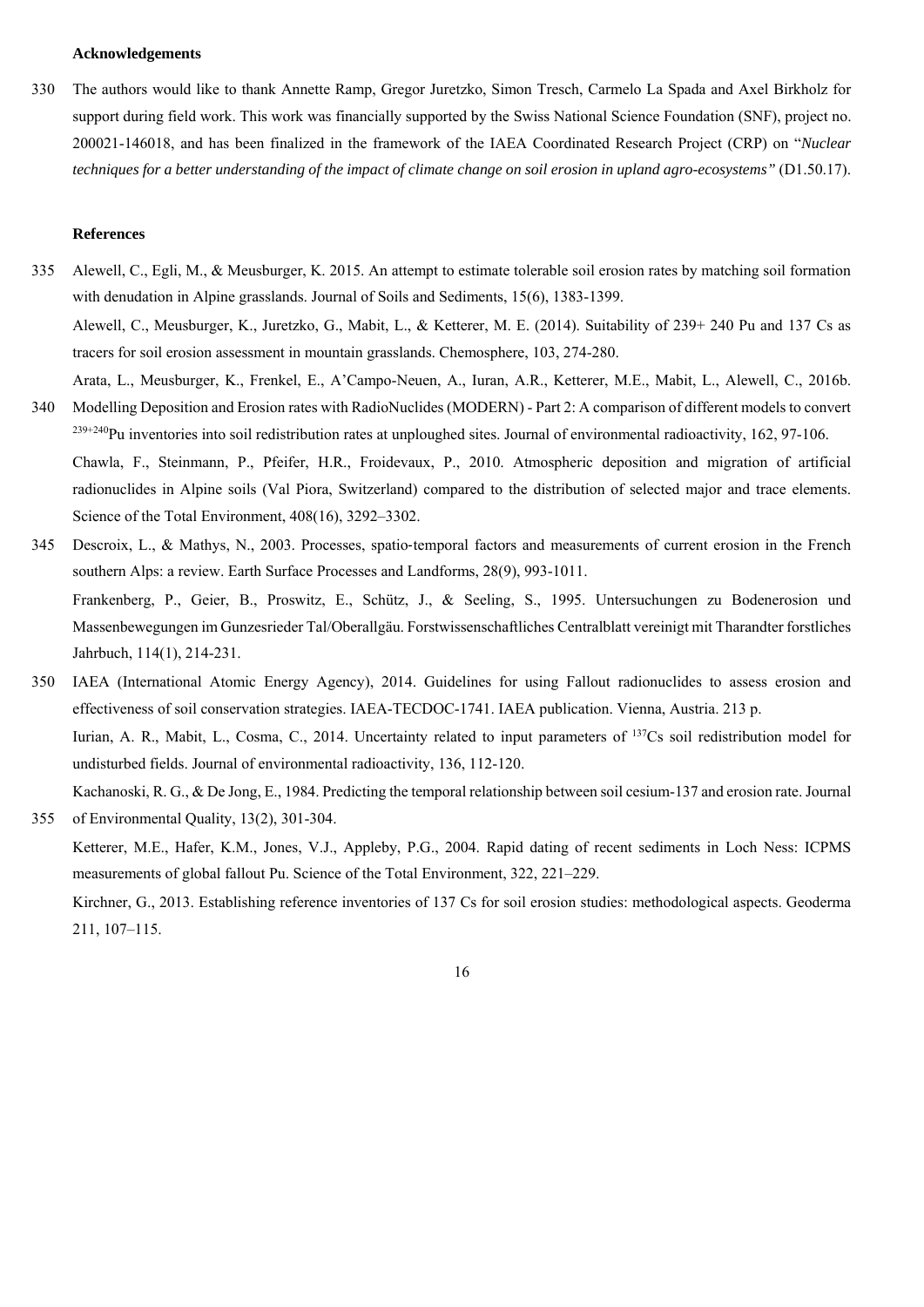- 360 Konz, N., Prasuhn, V., Alewell, C., 2012. On the measurement of alpine soil erosion. Catena, 91, 63-71. Lal, R., 2003. Soil erosion and the global carbon budget. Environ. Int. 29, 437–450. Lettner, H., Bossew, P., Hubmer, A.K., 1999. Spatial variability of fallout Caesium-137 in Austrian alpine regions. J. Environ. Radioact. 47, 71–82. Loughran, R.J., Pennock, D.J., Walling, D.E., 2002. Spatial distribution of caesium-137, in: Handbook for the Assessment of
- 365 Soil Erosion and Sedimentation Using Environmental Radionuclides. Springer, pp. 97–109. Mabit, L., Benmansour, M., Walling, D. E., 2008. Comparative advantages and limitations of the fallout radionuclides 137Cs,
- $^{210}Pb_{ex}$  and <sup>7</sup>Be for assessing soil erosion and sedimentation. Journal of Environmental Radioactivity, 99(12), 1799-1807. Mabit, L., Chhem-Kieth, S., Toloza, A., Vanwalleghem, T., Bernard, C., Amate, J.I., de Molina, M.G., Gómez, J.A., 2012.
- Radioisotopic and physicochemical background indicators to assess soil degradation affecting olive orchards in southern Spain. 370 Agric. Ecosyst. Environ. 159, 70–80. Mabit, L., Meusburger, K., Fulajtar, E., Alewell, C., 2013. The usefulness of 137Cs as a tracer for soil erosion assessment: A critical reply to Parsons and Foster (2011). Earth-Science Reviews, 127, 300–307.

Meusburger, K., Leitinger, G., Mabit, L., Mueller, M.H., Walter, A., Alewell, C., 2014. Soil erosion by snow gliding–a first quantification attempt in a subalpine area in Switzerland. Hydrology and Earth System Sciences, 18(9), 3763–3775.

375 Meusburger, K., Mabit, L., Park, J.H., Sandor, T., Alewell, C., 2013. Combined use of stable isotopes and fallout radionuclides as soil erosion indicators in a forested mountain site, South Korea. Biogeosciences 10, 5627–5638. Owens, P.N., Walling, D.E., 1996. Spatial variability of caesium-137 inventories at reference sites: an example from two contrasting sites in England and Zimbabwe. Appl. Radiat. Isot. 47, 699–707.

Parsons, A. J. and I. D. L. Foster,2011. "What can we learn about soil erosion from the use of 137Cs?" Earth Science Reviews 380 108: 13.

- Pennock, D.J., Appleby, P.G., 2002. Site selection and sampling design, in: Handbook for the Assessment of Soil Erosion and Sedimentation Using Environmental Radionuclides. Springer, pp. 15–40.
- Porto, P., Walling, D.E., Alewell, C., Callegari, G., Mabit, L., Mallimo, N., Meusburger, K., Zehringer, M., 2014. Use of a 137 Cs re-sampling technique to investigate temporal changes in soil erosion and sediment mobilisation for a small forested 385 catchment in southern Italy. J. Environ. Radioact. 138, 137–148.
	- Porto P, Walling DE, Callegari G., 2013. Using <sup>137</sup>Cs and <sup>210</sup>Pb<sub>ex</sub> measurements to investigate the sediment budget of a small forested catchment in southern Italy. Hydrological Processes; 27: 795-806.

Ritchie, J. C., Ritchie, C. A., 2001. Bibliography of publications of Cesium-137 studies related to erosion and sediment deposition. USDA-ARS Hydrology and Remote Sensing Laboratory.

390 Schaub, M., Alewell, C., 2009. Stable carbon isotopes as an indicator for soil degradation in an alpine environment (Urseren Valley, Switzerland). Rapid Commun. Mass Spectrom. 23, 1499–1507.